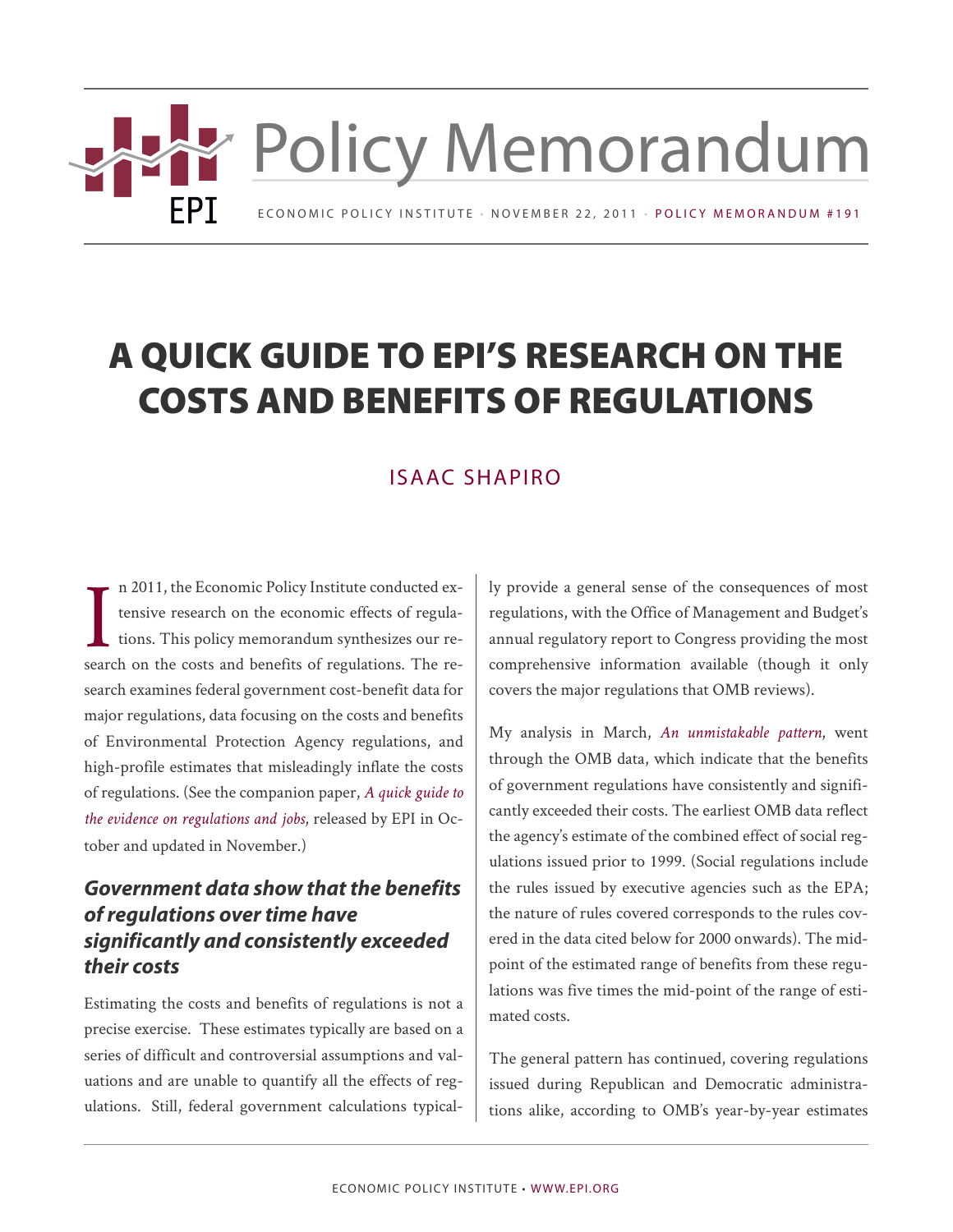since 2000. In every year the benefits of newly issued regulations exceeded their costs. In fiscal 2010, for instance, the major regulations had combined benefits of \$18.8 billion to \$86.1 billion a year, significantly higher than the estimated costs of \$6.5 billion to \$12.5 billion a year. (OMB's calculations are in 2001 dollars; the figures here are slightly different from the figures used in my March analysis, reflecting OMB revisions).

The OMB reports emphasize the combined estimate of the costs and benefits over the past 10 years. OMB's latest such estimate, provided in the *2011 Report to [Congress](http://www.whitehouse.gov/sites/default/files/omb/inforeg/2011_cb/2011_cba_report.pdf) on the Benefits and Costs of Federal [Regulations](http://www.whitehouse.gov/sites/default/files/omb/inforeg/2011_cb/2011_cba_report.pdf) and Unfunded [Mandates](http://www.whitehouse.gov/sites/default/files/omb/inforeg/2011_cb/2011_cba_report.pdf) on State, Local, and Tribal Entities,* finds that the combined benefits of the major regulations reviewed by OMB between fiscal 2001 and fiscal 2010 amounted to \$132 billion to \$655 billion a year, far exceeding their estimated costs of \$44 billion to \$62 billion a year.

## *Obama EPA rules have small compliance costs as a share of GDP, and the rules' costs are neutralized by their economic benefits and dwarfed by their health benefits*

Perhaps no set of regulations has received more criticism this year than those rules advanced by the Environmental Protection Agency. This criticism is unfounded.

Through September, the combined compliance costs of all the major EPA regulations that have been finalized or proposed by the Obama administration will amount to just 0.1 percent of gross national product—or one-tenth of one percent of the economy—several years from now. (See EPI's September briefing paper, *The [combined](http://www.epi.org/files/2011/BriefingPaper327.pdf) effect of the [Obama](http://www.epi.org/files/2011/BriefingPaper327.pdf) EPA rules*, and, on EPI's *Working Economics* blog in September, "EPA and the [economy:](http://www.epi.org/blog/epa-economy-ado-0-1-percent/) Much ado about 0.1 [percent](http://www.epi.org/blog/epa-economy-ado-0-1-percent/).") That is an amount that the overall economy can absorb, especially given the offsetting economic benefits of the rules, such as less spending on gasoline (due to more efficient cars) or more hours of work (due to healthier workers).

Indeed, as noted in my November blog post, "[Economic](http://www.epi.org/blog/economic-benefits-fuel-standard-rules-offset/) benefits from two fuel [standard](http://www.epi.org/blog/economic-benefits-fuel-standard-rules-offset/) rules alone offset much of modest [compliance](http://www.epi.org/blog/economic-benefits-fuel-standard-rules-offset/) cost of all Obama EPA rules," the economic benefits of just two of the major rules finalized by the Obama administration's EPA exceed the compliance costs of all the final rules issued by the administration so far, and much of the potential compliance costs from the proposed rules. The two rules regulate greenhouse gas emissions from, and establish fuel standards for, various-sized vehicles. Specifically, the post noted:

*In 2010 dollars, a conservative estimate…of the economic benefits from these two rules amounts to \$6 billion to \$20.6 billion a year. This range is above the range of estimated compliance costs for all 11 major rules finalized so far by the Obama EPA; that range is \$5.9 billion to \$12 billion a year. Even if the four major proposed rules are also taken into account, the economic benefits from the fuel standard rules alone offset much of the combined costs of the final and proposed rules (\$19.7 billion to \$27 billion a year).*

These calculations exclude the costs and benefits of the just-released greenhouse gas and fuel standards for light duty vehicles, model years 2017–2025, since the new standards would not have effects over the next few years. Of note, however, in 2010 dollars the expected annual benefits from this final rule amount to \$26 billion to \$33 billion a year, well in excess of the annual compliance costs of \$6.5 billion to \$10.7 billion a year. The large majority of the benefits from the rule are economic (primarily reflecting savings to automobile owners who will spend less on gasoline), so the economic benefits of this rule exceed the economic compliance costs.

The miniscule compliance costs of the Obama EPA rules relative to the size of the economy, and the potential that these costs will be substantially or fully offset by the eco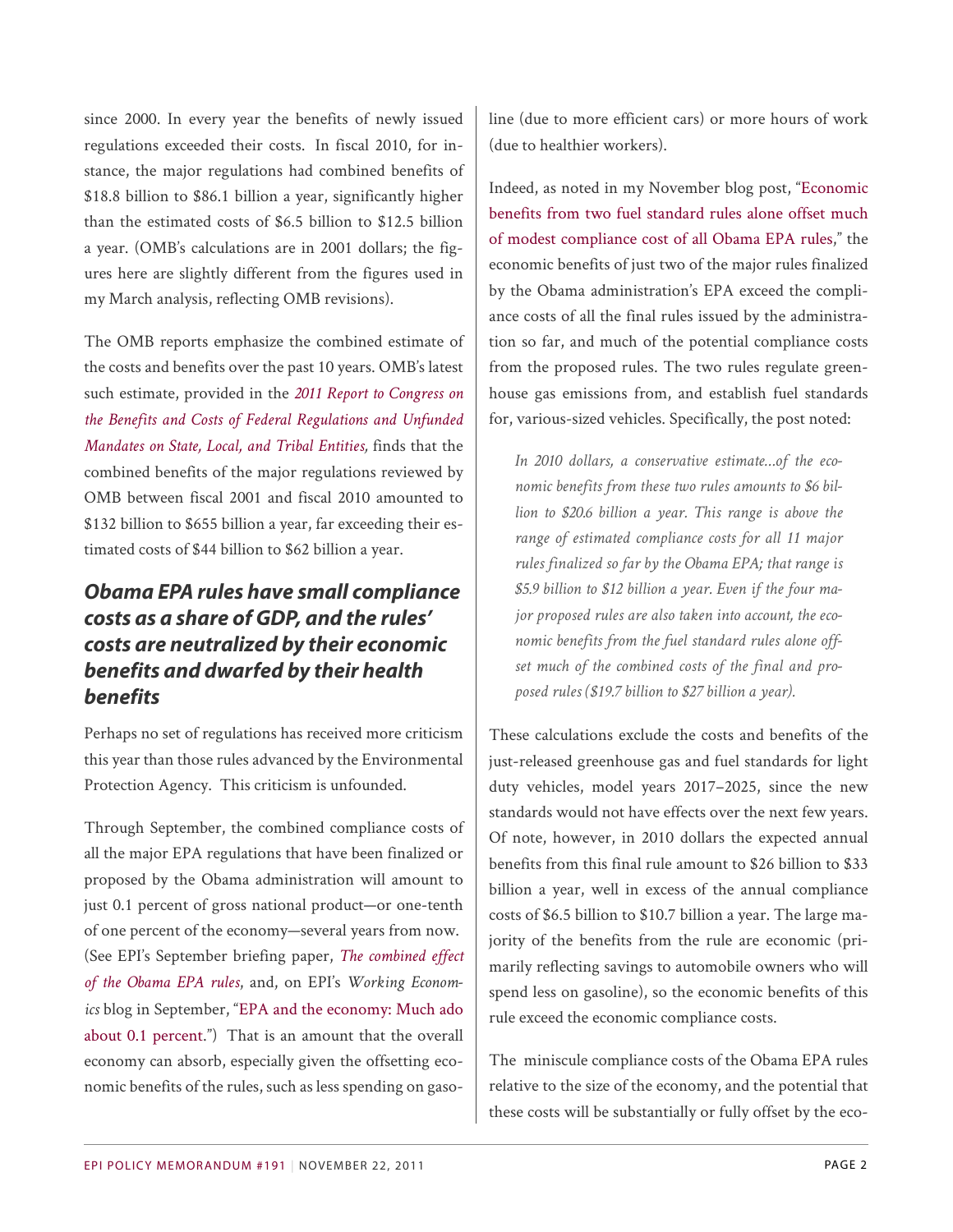nomic benefits of the rules, indicate that it is appropriate to judge the rules based on their primary purpose: to improve public health by reducing pollution. On an annual basis, the EPA rules advanced by the Obama administration would save tens of thousands of lives, prevent tens of thousands of non-fatal heart attacks, and reduce the number of respiratory illnesses by hundreds of thousands of cases. As also discussed in the September EPI report, *The [combined](http://www.epi.org/files/2011/BriefingPaper327.pdf) effect of the Obama EPA rules*, when monetized, the value of the health and other benefits from the Obama rules dwarfs any compliance costs, ultimately producing net benefits that could amount to hundreds of billions of dollars a year.

Of further interest, any bias in the government cost estimates is likely to be that of overstating the costs of environment regulations. As discussed in our April report, *Regulation, [employment,](http://www.epi.org/files/2011/BriefingPaper305.pdf) and the economy: Fears of job loss are [overblown](http://www.epi.org/files/2011/BriefingPaper305.pdf)*, a series of studies have found that government estimates of the costs of major EPA regulations tend to be overstated. Among the reasons why is that the cost estimates fail to account for how innovation may lead to lower compliance costs; once rules are established, companies perform well at conforming to them in an efficient manner.

#### *Scary cost estimates are erroneous*

A favorite talking point of regulatory opponents this year has been that the total cost of federal regulations amounts to \$1.75 trillion a year. This figure comes from *[The](http://archive.sba.gov/advo/research/rs371tot.pdf) Impact of [Regulatory](http://archive.sba.gov/advo/research/rs371tot.pdf) Costs on Small Firms*, a September 2010 study for the Small Business Administration by Nicole V. Crain and W. Mark Crain. But the estimate is a gross exaggeration. It has been debunked by multiple sources, including the Congressional Research Service in its April 2011 report, *Analysis of an [Estimate](http://www.progressivereform.org/articles/CRS_Crain_and_Crain.pdf) of the Total Costs of Federal [Regulations;](http://www.progressivereform.org/articles/CRS_Crain_and_Crain.pdf)* Austan Goolsbee, former chairman of the president's Council of Economic Advisers, in his White House blog post, "A 21**[st](http://m.whitehouse.gov/blog/2011/06/23/21st-century-regulatory-system)** Century [Regulatory](http://m.whitehouse.gov/blog/2011/06/23/21st-century-regulatory-system) Sys[tem"](http://m.whitehouse.gov/blog/2011/06/23/21st-century-regulatory-system) and the Center for Progressive Reform in its Fe-

*[Crain and Crain Report on Regulatory Costs](http://www.progressivereform.org/articles/SBA_Regulatory_Costs_Analysis_1103.pdf).* A July 2011 study by EPI's John Irons and Andrew Green is especially telling. The study, *Flaws call for [rejecting](http://www.epi.org/page/-/EPI_IssueBrief308.pdf) Crain and Crain model: Cited \$1.75 trillion cost of [regulations](http://www.epi.org/page/-/EPI_IssueBrief308.pdf)*

bruary 2011 white paper, *Setting the Record [Straight:](http://www.progressivereform.org/articles/SBA_Regulatory_Costs_Analysis_1103.pdf) The*

*is not worth [repeating](http://www.epi.org/page/-/EPI_IssueBrief308.pdf)*, examines Crain and Crain's estimate of the costs of economic regulation, an estimate accounting for 70 percent of the overall estimate. According to Irons and Green, the economic regression model used to determine these costs contains a series of fundamental flaws, including a reliance on an international data set rife with holes (spotty data typically produces spotty findings), as well as a mis-specified regression that confuses regulatory stringency with regulatory quality. The flaws in the model likely explain why the Crain and Crain regression also produces the counterintuitive finding that increased education in a country leads to *less* economic growth—that the model produces such a result is reason alone to be skeptical of the overall cost estimate.

Irons and Green correct for just one of the problems with the regression—they fill in the spotty data set—and find no statistically significant relationship between Crain and Crain's measure of regulation and economic outcomes. This implies that the net costs of economic regulations cannot be distinguished from zero, an unsurprising result when one considers that certain regulations, such as financial regulations, can stabilize the economy, thereby promoting economic growth.

In our August issue brief, *[Deconstructing](http://web.epi-data.org/temp727/IssueBrief312-2.pdf) Crain and Crain: Estimated cost of OSHA [regulations](http://web.epi-data.org/temp727/IssueBrief312-2.pdf) is way off base*, Ross Eisenbrey and I dig into another component of the Crain and Crain study: its estimate of the cost of occupational safety and health regulations. According to our analysis, this estimate is also unsupportable and vastly overstated: The combined costs of OSHA regulations adopted over the past 10 years amount to about a half billion dollars a year (cost estimates for rules issued beyond a decade